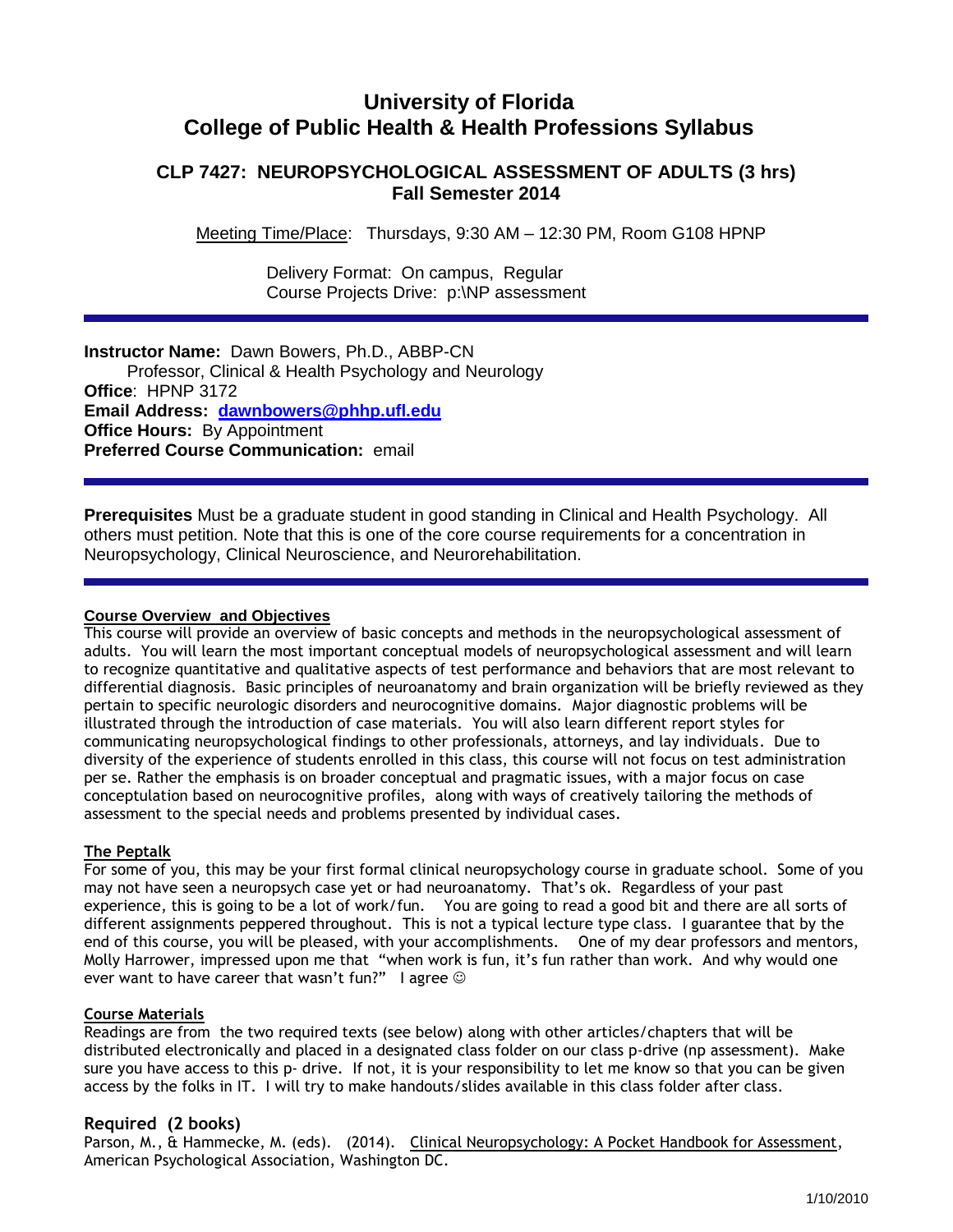Blumenfeld, H. (2010) Neuroanatomy through Clinical Cases. Sinauer. 2nd edition. *This is superb and is used by many as a study guide for the ABPP exam. Excellent integration of neuroanatomy with clinical cases.* 

#### *Highly Recommended.*

Lezak, M., Howieson, D., Blgler, E., Tranel, D. (2012) Neuropsychological Assessment (5<sup>rd</sup> Edition). New York: Oxford University Press. *The standard compendium of neuropsychological measures according to "domains".* 

Morgan, J., & Ricker, J. (2008). Textbook of Clinical Neuropsychology. New York: Taylor & Francis. *Excellent book that covers disorders from neuropsychological perspective.*

#### *Recommended*

*Stringer A., Cooley, E., Christensen, A. (2002).* Pathways to Prominence in Neuropsychology: Reflections of 20<sup>th</sup> century pioneers. New York: Psychology Press. Particularly good for those interested in knowing about their roots. If this doesn't interest you, then perhaps bypass. I've selected a few chapters from here that are included in your readings.

#### Available to review in the clinic

Heaton, R., Miller, W., Taylor, M., Grant, I. (2004). Revised Comprehensive Norms for an Expanded Halstead-Reitan Battery. Lutz, FL: Psychological Assessment Corporation.

#### **Course Format**

This course will be conducted in the form of a graduate seminar. Class will meet Thursdays from 9:30 am – 12:30 in Room G108 on the first floor of the HPNP building This is a participatory course. Classes will typically consist of a lecture (45 minutes or so), discussion of clinical cases, "hot topics", and other testing related activities. Please be on time.

#### **Course Requirements, Evaluation, and Grading**

Grades will be weighted according to the number of points available for each component, as described below. Final grades will be calculated as a percentage of the highest score. Evaluation in the course will be based on the following components

| Midterm Exam                        | 30% |              |
|-------------------------------------|-----|--------------|
| Final Exam                          | 50% | (cumulative) |
| <b>Clinical Case Presentation</b>   | 15% |              |
| <b>Test Summary/Weird Disorders</b> | 2%  |              |
| <b>Hot Topic Discussion</b>         | 3%  |              |

1. **MidTerm and Final Exams** will comprise 80% of your grade. These exams will be drawn from class lectures and assigned readings and will consist of multiple choice, short answer, odd man out and other formats. The final exam may also involve some ethical scenarios and writing sections of a report. This will be done in class. FYI, you will be provided a set of study questions that will be helpful in guiding your thinking and preparation for the exam.

#### 2. **Clinical Case Presentation**

Each student will take the lead in presenting a clinical case to the class and engaging discussion about the case. You will work closely with me in doing so. If you have already been on clinic, you can present one of the cases you previously saw. If not, then I'll help you locate a case from my files. You can decide whether you want to present your case within the context of "fact finding" or a more traditional format. Part of this assignment will involve learning something more about the "disorder" at hand in addition to examining/discussing the clinical neuropsychological profile, the various factors that might contribute to a pattern, cultural and demographic issues, etc.

#### 3. **Hot Topics & Discussion Points**

Students will be assigned in pairs or triplets to lead relevant, hot topic discussions during certain classes. The format of the discussion will be left up to the group leading it that day. Example: A recent hot topic relates to the new billing code for computerized testing (96120). What do you think of all the companies that are now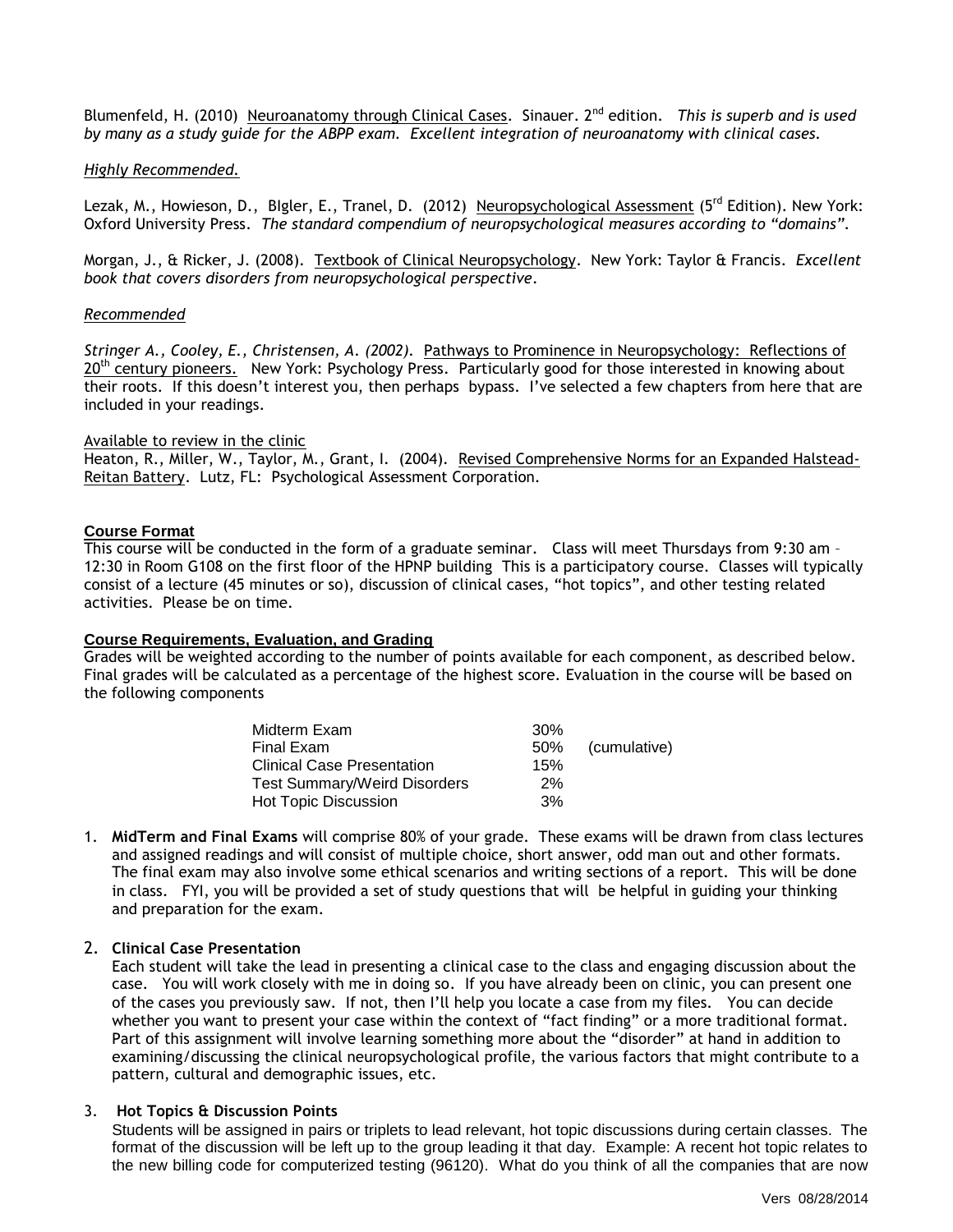marketing computerized test batteries to primary care and other physicians, who then upload the information to some centralized unit and then get a canned report back? What are the implications for patient care? What are the implications for our profession?

#### **4. You will be randomly assigned to a test review or a weird disorder. See below**

#### *4a. Test Reviews*

In past years, students have compiled data on test administration and scoring, including reliability and validity information about major tests that are frequently used during neuropsychological assessments. We will continue this tradition. Information about tests will be put together in a notebook, so that brief 1-2 page summaries of various neuropsychological measures will be available to all class participants by the end of the course. You will be assigned the particular test to review.

For each test, you are to prepare a brief 1-2 page typed summary about its *historical background, administration, available norms, reliability, validity, strengths and weaknesses*. An important focus is the availability of norms for the elderly, for individuals with low SES and education, and for individuals from diverse cultural/ethnic backgrounds. You will provide a copy of your summary for each member of the class, place a digital copy in the class folder, and prepare a 5 minute presentation of the test for your colleagues. Below are the headings that should be covered in your writeup. If you have any questions about this assignment, let us know.

| Name of Test                                                                 | Instructions (if relevant)                               |
|------------------------------------------------------------------------------|----------------------------------------------------------|
| Author                                                                       | Normative Information (sample size, age, sex,<br>ethnic) |
| Puhlisher & Address*                                                         | Psychometric Properties: Reliability & Validity          |
| <b>Year Published</b>                                                        | Strengths & Weaknesses                                   |
| <b>Purpose of Test</b>                                                       | <b>Relevant Research Findings</b>                        |
| Cost to purchase                                                             | <b>Test Format and Procedures</b>                        |
| *Amazon.com is not a publisher, nor is it where the test should be published |                                                          |

#### *4b. Weird Disorders*

This assignment involves discussion/exposure to a potpourri of disorders that you are bound to run across in your career as a neuropsychologist (i.e., Capgras, Moya Moya, etc.). You will be assigned a specific disorder and will give a brief presentation (i.e., 5-10 minutes) about the nature of this disorder and how it presents neuropsychologically. Include chief complaints and symptoms, the course of the disorder, and the role of the neuropsychologist. Describe prototypical neurocognitive profiles and any special assessment/treatment issues. You will provide a brief 1 page handout to your classmates, along with several key references (NO Wikipedia), and also place a digital copy on the class projects folder.

#### **Additional Tools**:

All of you should have access to the share drive demonstrating use of video (s:\NP Training Material) demonstrating administration of commonly used neuropsychological measures. The faculty created these videos in order to help with 'test drift' in administration. You are encouraged to review these, particularly those of you who have not started your neuropsychology core. There are a lot of tests, and best way to tackle is by domain. You will not be graded on this.

#### **Grading**

Scores will be rounded to the nearest percent (rounded up or down, whichever is closest) for grade determination in accordance with the grading table below:

|                           |      | ---------- |      | ------- |      | $\sim$ |      |      |      |      |      |              |
|---------------------------|------|------------|------|---------|------|--------|------|------|------|------|------|--------------|
| % of i<br>f points earned | 93%- | 90%-       | 87%- | 83%-    | 80%- | 77%-   | 73%- | 70%- | 67%- | 63%- | 60%- | <b>Below</b> |
|                           | 100% | 92%        | 89%  | 86%     | 82%  | 79%    | 76%  | 72%  | 69%  | 66%  | 62%  | 60%          |
| ∟etter <i>⊂</i><br>Grade  |      |            | B+   |         | D.   |        |      |      | D۰   | ∼    | L    |              |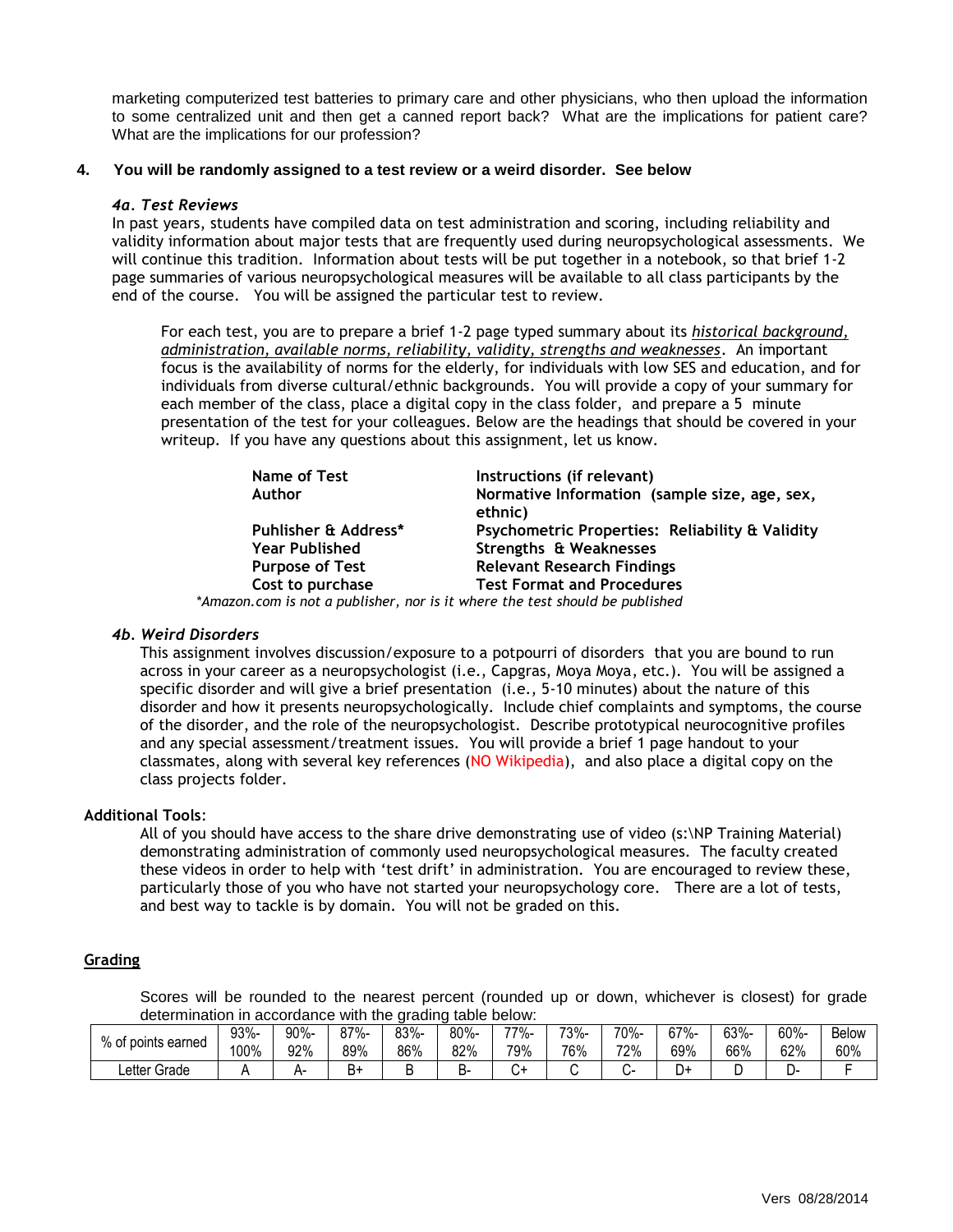Below is table linking letter grades to grade points.

| ∟etter<br>Grade |     | А-   | D<br>B+          | В   | D<br>D- | $\sim$<br>+ن | ⌒<br>ັ | ⌒<br>$\sim$ | -<br>+ل | -<br>◡                         | ∍<br>- ب | -<br>−<br>− | WF      |               | <b>NG</b> | $\sim$<br>ა-u |
|-----------------|-----|------|------------------|-----|---------|--------------|--------|-------------|---------|--------------------------------|----------|-------------|---------|---------------|-----------|---------------|
| Grade<br>Points | 4.0 | 3.67 | ົດດ<br>⌒<br>∪.∪∪ | 3.0 | 2.67    | 2.33         | 2.0    | .67         | .33     | $\overline{\phantom{a}}$<br>.u | 0.67     | 0.0         | $0.0\,$ | $\sim$<br>v.v | 0.0       | 0.0           |

For greater detail on the meaning of letter grades and university policies related to them, see the Registrar's Grade Policy regulations at<http://www.registrar.ufl.edu/catalog/policies/regulationgrades.html>

#### **Policy Related to Class Attendance**

Attendance and class participation is required. Students are expected to complete assigned readings prior to coming to class. Students needing to miss class for personal or professional reasons should consult with the instructor prior to the date on which they will be unable to attend. It is the student's responsibility to acquire any handouts or notes from a colleague in the class for any sessions missed.

### **Statement of University's Honesty Policy (cheating and use of copyrighted materials)**

Students are expected to act in accordance with the University of Florida policy on academic integrity (see Student Conduct Code, the Graduate Student Handbook or this web site for more details: www.dso.ufl.edu/judicial/procedures/academicguide.php). Cheating, lying, misrepresentation, or plagiarism in any form is unacceptable and inexcusable behavior.

*We, the members of the University of Florida community, pledge to hold ourselves and our peers to the highest standards of honesty and integrity.*

#### **Policy Related to Make-up Exams or Other Work**

Students are expected to complete assigned readings prior to coming to class. Personal issues with respect to class attendance or fulfillment of course requirements will be handled on an individual basis. Students must make *prior* arrangements with Dr. Bowers if they must miss any in-class examination, and an alternative test time must be arranged.

#### **Accommodations for Students with Disabilities**

If you require classroom accommodation because of a disability, you must first register with the Dean of Students Office (http://oss.ufl.edu/). The Dean of Students Office will provide documentation to you, which you then give to the instructor when requesting accommodation. The College is committed to providing reasonable accommodations to assist students in their coursework.

#### **Counseling and Student Health**

Students may occasionally have personal issues that arise in the course of pursuing higher education or that may interfere with their academic performance. If you find yourself facing problems affecting your coursework, you are encouraged to talk with an instructor and to seek confidential assistance at the University of Florida Counseling Center, 352-392-1575, or Student Mental Health Services, 352-392-1171. Visit their web sites for more information: http://www.counsel.ufl.edu/ or http://www.health.ufl.edu/shcc/smhs/index.htm#urgent

The Student Health Care Center at Shands is a satellite clinic of the main Student Health Care Center located on Fletcher Drive on campus. Student Health at Shands offers a variety of clinical services, including primary care, women's health care, immunizations, mental health care, and pharmacy services. The clinic is located on the second floor of the Dental Tower in the Health Science Center. For more information, contact the clinic at 392- 0627 or check out the web site at: www.health.ufl.edu/shcc.

Crisis intervention is always available 24/7 from: Alachua County Crisis Center: (352) 264-6789. BUT – *Do not wait until you reach a crisis to come in and talk with us. We have helped many students through stressful situations impacting their academic performance. You are not alone so do not be afraid to ask for assistance*.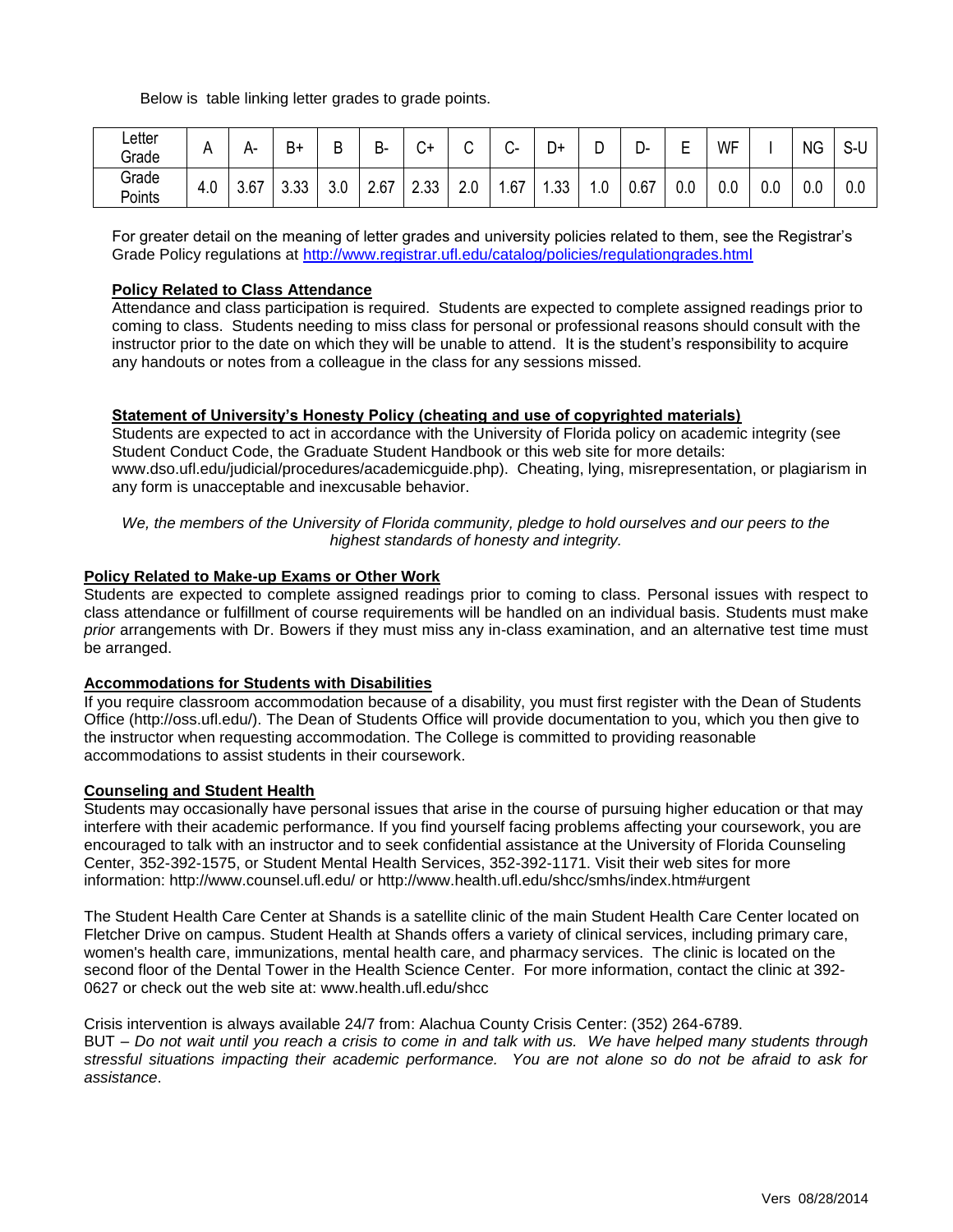## **Class Syllabus**

### **Adult Neuropsychological Assessment**

This course is divided into 3 major parts: the fundamentals of neuropsychological assessment, neurocognitive domains, and assessment issues in commonly seen neurologic disorders (including malingering). Assigned readings will come from your texts and other readings. Although there are many superb neuropsychology journals, perhaps 3 or 4 tend to focus moreso on assessment issues. These are: The Clinical Neuropsychologist, Archives of Clinical Neuropsychology, the Journal of Experimental & Clinical Neuropsychology, and the Journal of the International Neuropsychological Society (JINS). You are encouraged to review these journals and keep abreast of the field *vis a vis assessment.*

### **Part I: Getting Started***-* During the initial month, we'll cover some of the basics in neuropsychological assessment .

*\_\_\_\_\_\_\_\_\_\_\_\_\_\_\_\_\_\_\_\_\_\_\_\_\_\_\_\_\_\_\_\_\_\_\_\_\_\_\_\_\_\_\_\_\_\_\_ \_\_\_\_\_\_\_\_\_\_*

**Aug 28** Introduction to Course and Requirements

Historical Background & UF Perspective

Homework Assignment for 9/4: Answer the following questions on paper and turn in to class on 9/4/2012

a) What percentage of people perform within the "normal range" on all of the measures described in the Heaton norms book? A copy of this book is in our clinic. Hint: You will find this in one of the tables  $\odot$ .

Heaton, R., Miller, W., Taylor, M., & Grant, I. (2004). Revised Comprehensive Norms for an Expanded Halstead-Reitan Battery: Demographically adjusted Neuropsychologyal Norms for African Americans and Caucasion Adults, Psychological Assessment Resources, Odessa.

- b) What cognitive functions would you plan to evaluate if your patient had bilateral upper visual field loss?
- c) What cognitive functions would you plan to evaluation if you knew your patient had a stroke involving the inferior division of the left middle cerebral artery?
- **Sept 4** Neurologic vs Neuropsychologic Exam Inferential Logic & Methods in NP - Psychometric Issues & David Schretlein

**------------------------------------------------------------------------------------------------------------------------------**

*Case Presentations: Bowers (tales of 2 physicians)*

*Readings:* P&H*: Chapters 1-4* Blumenfeld: Chapters 1 & 3 Loring & Bauer (2010) Bush (2009)

- **Hot Topic**: *Should there be an FDA for NP tests?* Leaders: Asken, Lafo, Letzen
	- Loring, D., & Bauer, R.M. (2010) Testing the limits: causes and concerns for the new Weschler IQ and memory scales. Neurology.
	- Bush, S. (2009) Determining whether or when to adopt new versions of psychological and neuropsychological tests: Ethical and professional consideration. The Clinical Neuropsychologist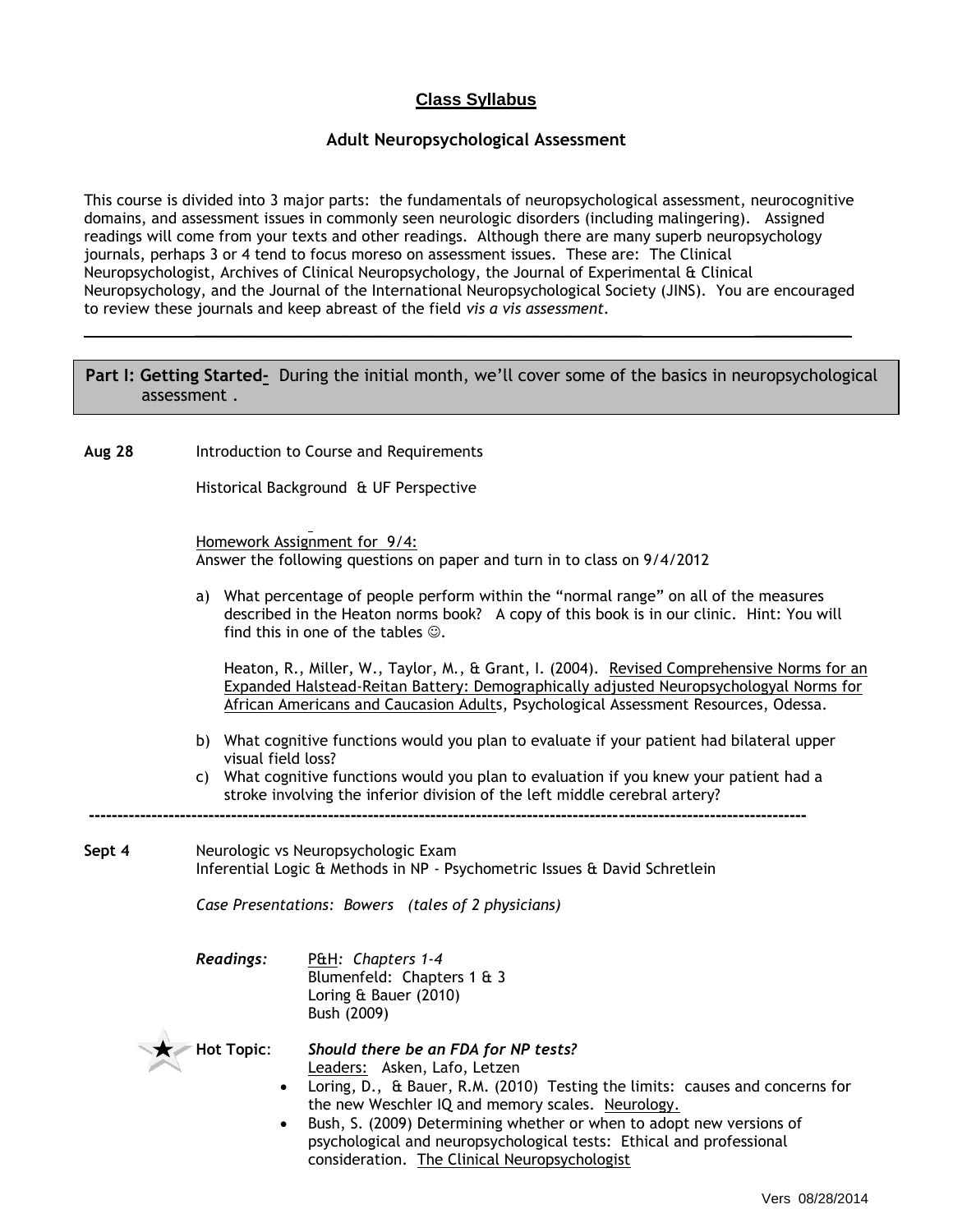| Sept 11 | No class.                                                                                                                                                                                                                                                                                         |                                                                                                                                                                                                                                                                                                                                 |  |  |  |  |  |  |
|---------|---------------------------------------------------------------------------------------------------------------------------------------------------------------------------------------------------------------------------------------------------------------------------------------------------|---------------------------------------------------------------------------------------------------------------------------------------------------------------------------------------------------------------------------------------------------------------------------------------------------------------------------------|--|--|--|--|--|--|
|         | Readings: Blumenfeld: Chapters 2, 10, 11, 19                                                                                                                                                                                                                                                      |                                                                                                                                                                                                                                                                                                                                 |  |  |  |  |  |  |
|         | Today's Assignment (in addition to reading)<br>Spend time learning information pertaining to questions 1-6 on the Study guide.<br>Hemispheric specialization and cognitive functions associated with different brain regions, right<br>and left; cerebral blood supply-vasculature; visual fields |                                                                                                                                                                                                                                                                                                                                 |  |  |  |  |  |  |
| Sept 18 |                                                                                                                                                                                                                                                                                                   | Stages of the Neuropsychological Exam<br>Behavioral Observations, Interview, and Clinical Pearls<br>Edith Kaplan on behavioral observations                                                                                                                                                                                     |  |  |  |  |  |  |
|         |                                                                                                                                                                                                                                                                                                   | Video cases for behavioral observations                                                                                                                                                                                                                                                                                         |  |  |  |  |  |  |
|         |                                                                                                                                                                                                                                                                                                   | Case Presentation: Symzkowicz                                                                                                                                                                                                                                                                                                   |  |  |  |  |  |  |
|         | <b>Readings:</b>                                                                                                                                                                                                                                                                                  | P&H: Chapter 7<br>Bowers handout<br>Brandt (2006) see below                                                                                                                                                                                                                                                                     |  |  |  |  |  |  |
|         | <b>Hot Topic:</b><br>$\bullet$                                                                                                                                                                                                                                                                    | Should we norm for age, education, and ethnic differences?<br>Leaders: Mangal, Henderson, Sullan<br>Brandt, J. (2006): Neuropsychological Crimes and MisDemeanors                                                                                                                                                               |  |  |  |  |  |  |
|         | Homework Assignment: Write behavioral observations on in class video cases                                                                                                                                                                                                                        |                                                                                                                                                                                                                                                                                                                                 |  |  |  |  |  |  |
| Sept 25 |                                                                                                                                                                                                                                                                                                   | The Battle of the Batteries: Fixed vs Flexible                                                                                                                                                                                                                                                                                  |  |  |  |  |  |  |
|         |                                                                                                                                                                                                                                                                                                   | Case Presentation: Letzen                                                                                                                                                                                                                                                                                                       |  |  |  |  |  |  |
|         |                                                                                                                                                                                                                                                                                                   | A personal perspective & cases                                                                                                                                                                                                                                                                                                  |  |  |  |  |  |  |
|         | <b>Readings:</b>                                                                                                                                                                                                                                                                                  | Reitan, R. The best laid plans and vargaries of circumstantial events. In<br>Stringer et al (eds), Pathways to Prominence in Neuropsychology<br>Bauer, R. The Flexible battery Approach                                                                                                                                         |  |  |  |  |  |  |
| Oct 2   | <b>Boston Process Approach</b>                                                                                                                                                                                                                                                                    |                                                                                                                                                                                                                                                                                                                                 |  |  |  |  |  |  |
|         | Estimating Your IQ: Barona, NART, WTAR, and More                                                                                                                                                                                                                                                  |                                                                                                                                                                                                                                                                                                                                 |  |  |  |  |  |  |
|         |                                                                                                                                                                                                                                                                                                   | Case Presentation: Mangal<br><b>Case Presentation:</b><br>TBD                                                                                                                                                                                                                                                                   |  |  |  |  |  |  |
|         | Readings:                                                                                                                                                                                                                                                                                         | Milberg, W., Hebben, N. & Kaplan, E. The Boston Process Approach to<br>Neuropsychological Assessment<br>Kaplan E. Serendity in science: A personal account. In Stringer et al<br>(eds.), Pathways to Prominence in Neuropsychology:<br>Luria, A. Pursuing neuropsychology in a swiftly changing society. (In<br>Stringer et al) |  |  |  |  |  |  |

\_\_\_\_\_\_\_\_\_\_\_\_\_\_\_\_\_\_\_\_\_\_\_\_\_\_\_\_\_\_\_\_\_\_\_\_\_\_\_\_\_\_\_\_\_\_\_\_\_\_\_\_\_\_\_\_\_\_\_\_\_\_\_\_\_\_\_\_\_\_\_\_\_\_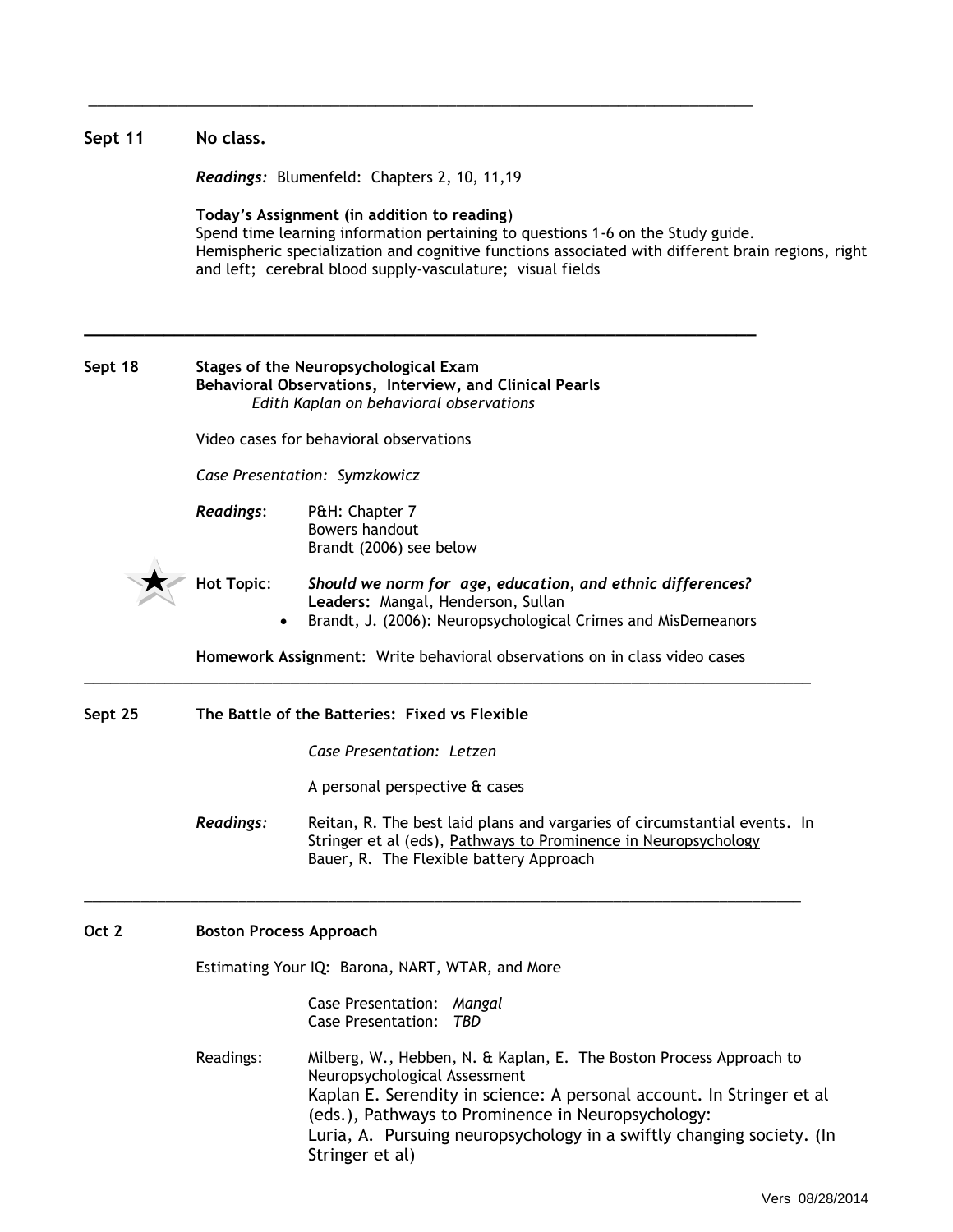**Part II: Neurocognitive Domains***:* Over the next 4 weeks, each class will adhere to the following format

- a) Overview of the domain and its neuroanatomic and cognitive substrates
- b) Typical tests and how they can be used
- c) Typical disorders associated with deficits in this domain.
- d) Case Presentations/Videos and Student Presentation s

#### **Oct 9 Exam 1 (1.5 hr)**

**Assessment of Language and Language Related Skills**

|           | Test Reviews/updates:              | COWA vs DKEF's VERBAL Fluency<br>FrSbe | TBD<br>TBD |
|-----------|------------------------------------|----------------------------------------|------------|
| Readings: | P&K: Chapter 18<br>Bowers overview |                                        |            |

#### **Oct. 16 Assessment of Memory**

Amnesia Videos Memory Measures: NP travesties

Case Presentation Garcia

 $\overline{\phantom{a}}$  ,  $\overline{\phantom{a}}$  ,  $\overline{\phantom{a}}$  ,  $\overline{\phantom{a}}$  ,  $\overline{\phantom{a}}$  ,  $\overline{\phantom{a}}$  ,  $\overline{\phantom{a}}$  ,  $\overline{\phantom{a}}$  ,  $\overline{\phantom{a}}$  ,  $\overline{\phantom{a}}$  ,  $\overline{\phantom{a}}$  ,  $\overline{\phantom{a}}$  ,  $\overline{\phantom{a}}$  ,  $\overline{\phantom{a}}$  ,  $\overline{\phantom{a}}$  ,  $\overline{\phantom{a}}$ 

Test Reviews/Updates: *MOCA vs MMSE TBD*

\_\_\_\_\_\_\_\_\_\_\_\_\_\_\_\_\_\_\_\_\_\_\_\_\_\_\_\_\_\_\_\_\_\_\_\_\_\_\_\_\_\_\_\_\_\_\_\_\_\_\_\_\_\_\_\_\_\_\_\_\_\_\_\_\_\_\_\_\_\_\_\_\_\_\_\_\_\_\_\_\_\_\_\_\_\_\_\_\_\_\_

*Readings:* P&K: Chapter 17

Squire, L.D. (1980). Specifying the defect in human amnesia: storage, retrieval and semantics. Neuropsychologia, 18 (3) 369-372.

Nelson Butters: One step ahead. In Stringer et al. (2002), Pathways to Prominence in Neuropsychology. (I knew him when I was in Boston ; he was enmeshed in his "memory" research at that time. As you'll read he was on the job market, and ended up at UCSD and set in place a highly successful UCSD neuropsych program. This autobiography is very poignant as he produced this verbally, during the final throes of ALS. His daughter's comments (Meryl Butters) are on target about him liking to be known as the "godfather" of NP.

# **Oct. 23 Assessment of Executive & Frontal Lobe Skills** Frontal Videos Case Presentation: Lafo Case Presentation: Henderson Test Reviews/Updates: *Wisconsin Card Sort (short vs long form TBD Iowa Gambling Test TBD*

*Readings:* P&K: Chapter 20 & 21 Teuber (1960): The riddle of the frontal lobes Brandt et al. (2009) Stuss' frontal lobe battery

Thought question: Is executive function the same as fluid intelligence? Is Salthouse right?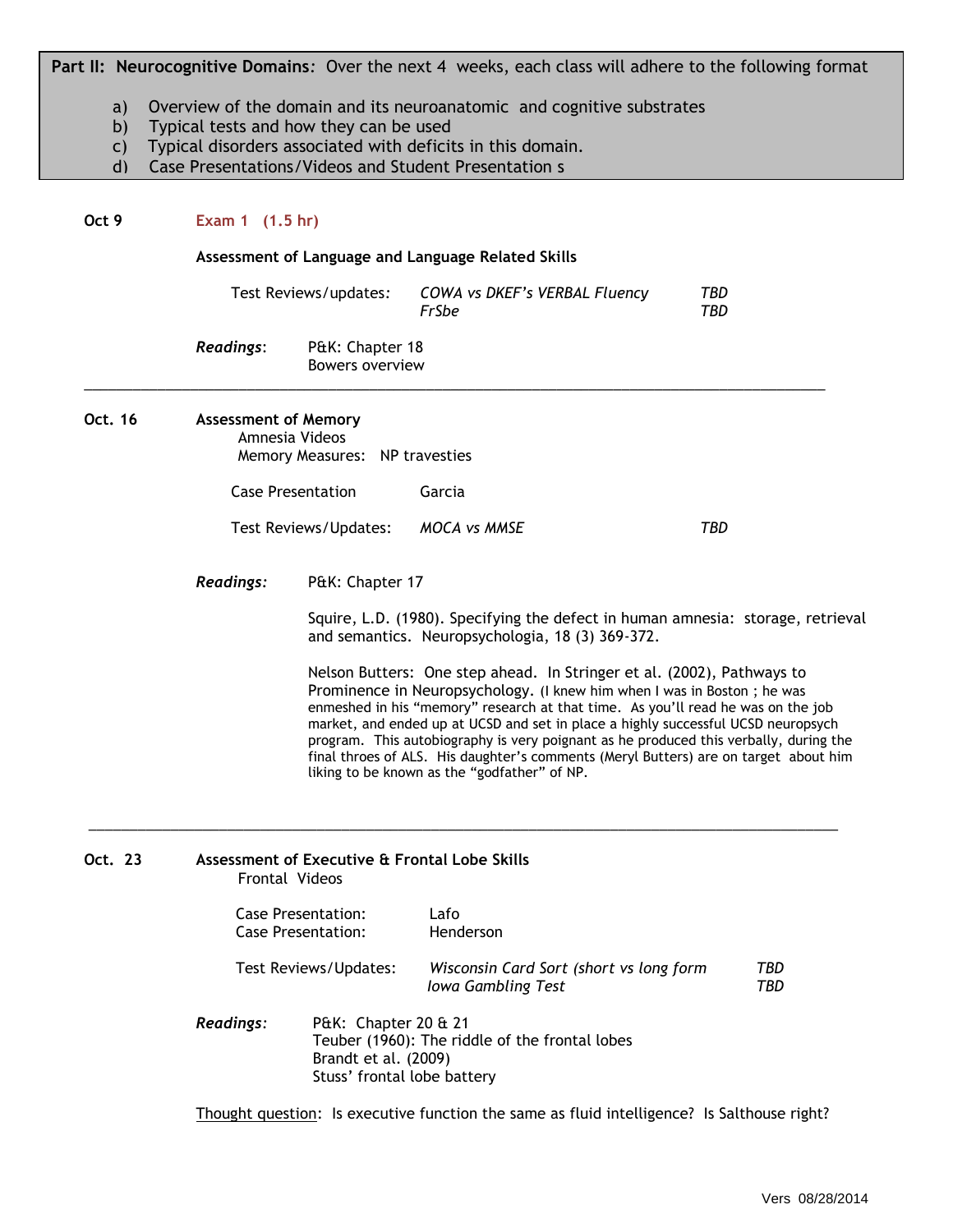| Oct.30        | Assessment of Visuoperceptual, Spatial, & Constructional Skills |                                                        |                                                                                                                                                                                     |                   |  |  |
|---------------|-----------------------------------------------------------------|--------------------------------------------------------|-------------------------------------------------------------------------------------------------------------------------------------------------------------------------------------|-------------------|--|--|
|               |                                                                 | <b>Case Presentation:</b>                              | Seider                                                                                                                                                                              |                   |  |  |
|               | Test Review/Updates:                                            |                                                        | Hooper VOT<br>Brief Visuospatial Memory Test-Revised                                                                                                                                | <b>TBD</b><br>TBD |  |  |
|               | <b>Readings:</b>                                                | P&K: Chapters 19                                       | Bauer et al (2012) Computerized Neuropsychological Assessment Devices<br>Others: TBD by discussion leaders                                                                          |                   |  |  |
|               | <b>Hot Topic:</b>                                               |                                                        | Computerized Testing batteries: are we being outsourced?<br>Discussion Leaders: Garcia, Hizel, McClaren                                                                             |                   |  |  |
|               |                                                                 |                                                        | Part III: Neuropsychological Disorders. Over the next 5 classes, we'll focus on assessment issues germane<br>to commonly encountered neuropsychological disorders                   |                   |  |  |
| Nov. 6        |                                                                 |                                                        | Processing Speed & the Efficiency Disorders<br>MS, Binswangers, radiation necrosis, NPH,<br>Parkinsonism disorders, Huntingtons disease                                             |                   |  |  |
|               |                                                                 | <b>Case Presentation:</b><br><b>Case Presentation:</b> | Scott<br>Maye                                                                                                                                                                       |                   |  |  |
|               |                                                                 | My Disorder Update:                                    | Lubag<br>Cortico-basal degeneration (CBD)                                                                                                                                           | TBD<br>TBD        |  |  |
|               | <b>Readings:</b>                                                | P &H: Chapters 12 & 13                                 | Bauer et al (2012) Computerized Neuropsychological Assessment Devices<br>Others: TBD by discussion leaders                                                                          |                   |  |  |
|               |                                                                 |                                                        | Thought Question: Why is executive functioning so correlated with processing speed?                                                                                                 |                   |  |  |
| <b>Nov.13</b> |                                                                 | Assessment Issues in the Elderly                       | MCI, the "cortical dementias", and vascular dementia<br>Special measures and special considerations: hearing, vision<br>Has the WMS-IV gone TOO far?<br>Composites and defining MCI |                   |  |  |
|               |                                                                 | <b>Case Presentation:</b>                              | Sullan                                                                                                                                                                              |                   |  |  |
|               |                                                                 | My Disorder Update:                                    | Capgras<br>Antons                                                                                                                                                                   | TBD<br>TBD        |  |  |
|               | <b>Readings:</b>                                                | P&H: Chapter 11<br>Also Hot topic readings             | DSM-V: Criteria for major and Minor Cognitive Disorders<br>Jak et al., 2009; Delano Wood et al., 2009, Schinka et al., 2010                                                         |                   |  |  |
|               | <b>Hot Topic:</b>                                               |                                                        | Should we be doing DBS on individuals with amnestic MCI?<br>Discussion leaders: Symzkowicz, Scott, Seider                                                                           |                   |  |  |
|               |                                                                 |                                                        | Laxton et al. (2010). A Phase I Trial of Deep Brain stimulation of memory                                                                                                           |                   |  |  |

\_\_\_\_\_\_\_\_\_\_\_\_\_\_\_\_\_\_\_\_\_\_\_\_\_\_\_\_\_\_\_\_\_\_\_\_\_\_\_\_\_\_\_\_\_\_\_\_\_\_\_\_\_\_\_\_\_\_\_\_\_\_\_\_\_\_\_\_\_\_\_\_\_\_\_\_\_\_\_\_\_\_\_\_\_\_\_\_\_\_\_\_